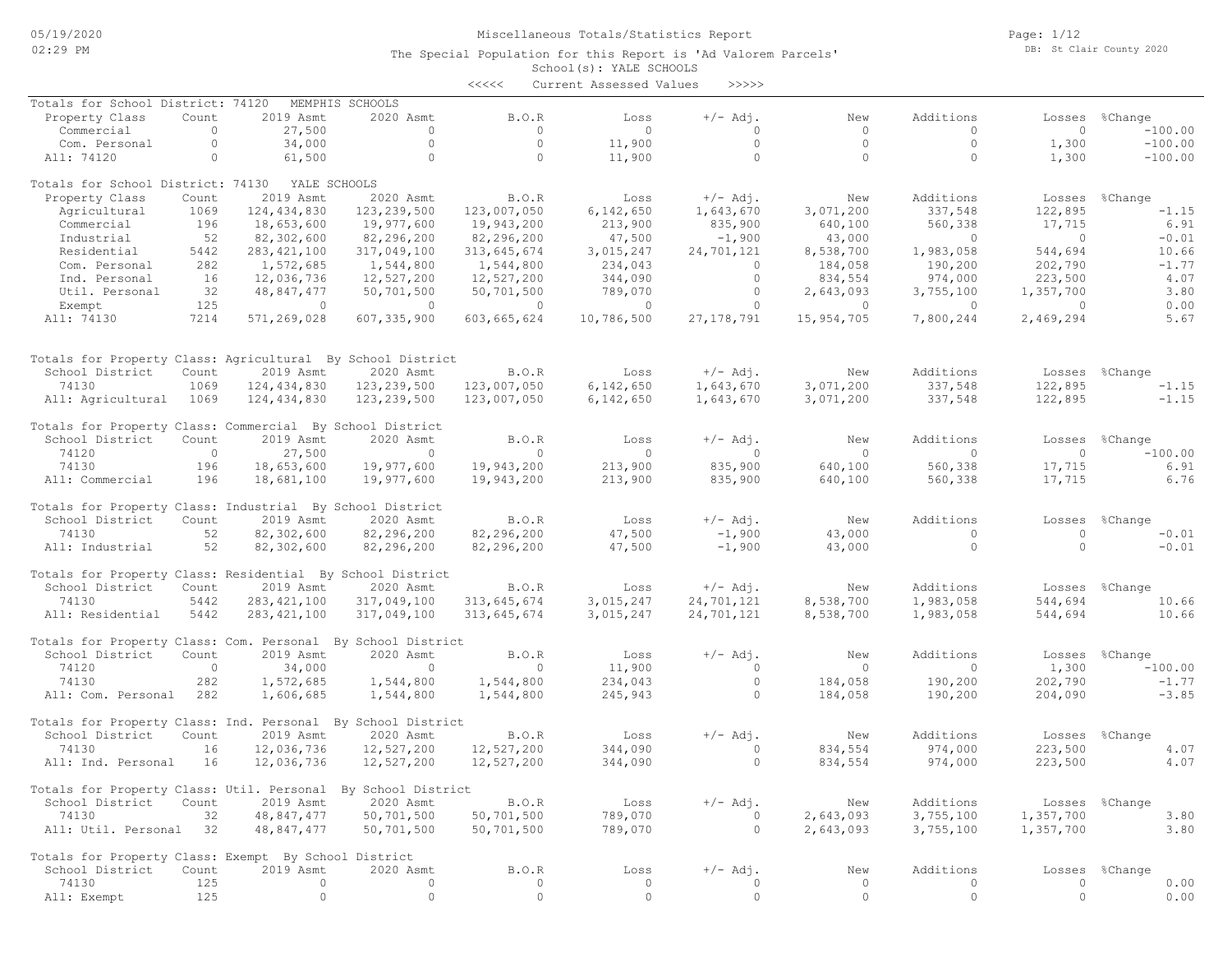05/19/2020 02:29 PM

Miscellaneous Totals/Statistics Report

Page: 2/12 DB: St Clair County 2020

| Current Assessed Values<br><<<<<br>>>>>> |       |             |             |             |            |              |            |           |           |                |  |
|------------------------------------------|-------|-------------|-------------|-------------|------------|--------------|------------|-----------|-----------|----------------|--|
| Totals                                   | Count | 2019 Asmt   | 2020 Asmt   | B.O.R       | Loss       | $+/-$ Adj.   | New        | Additions |           | Losses %Change |  |
| Real                                     | 6,759 | 508,839,630 | 542,562,400 | 538,892,124 | 9,419,297  | 27, 178, 791 | 12,293,000 | 2,880,944 | 685,304   | 5.91           |  |
| Personal                                 | 330   | 62,490,898  | 64,773,500  | 64,773,500  | 1,379,103  |              | 3,661,705  | 4,919,300 | 1,785,290 | 3.65           |  |
| Real & Personal                          | ,089  | 571,330,528 | 607,335,900 | 603,665,624 | 10,798,400 | 27,178,791   | 15,954,705 | 7,800,244 | 2,470,594 | 5.66           |  |
| Exempt                                   | 125   |             |             |             |            |              |            |           |           | 0.00           |  |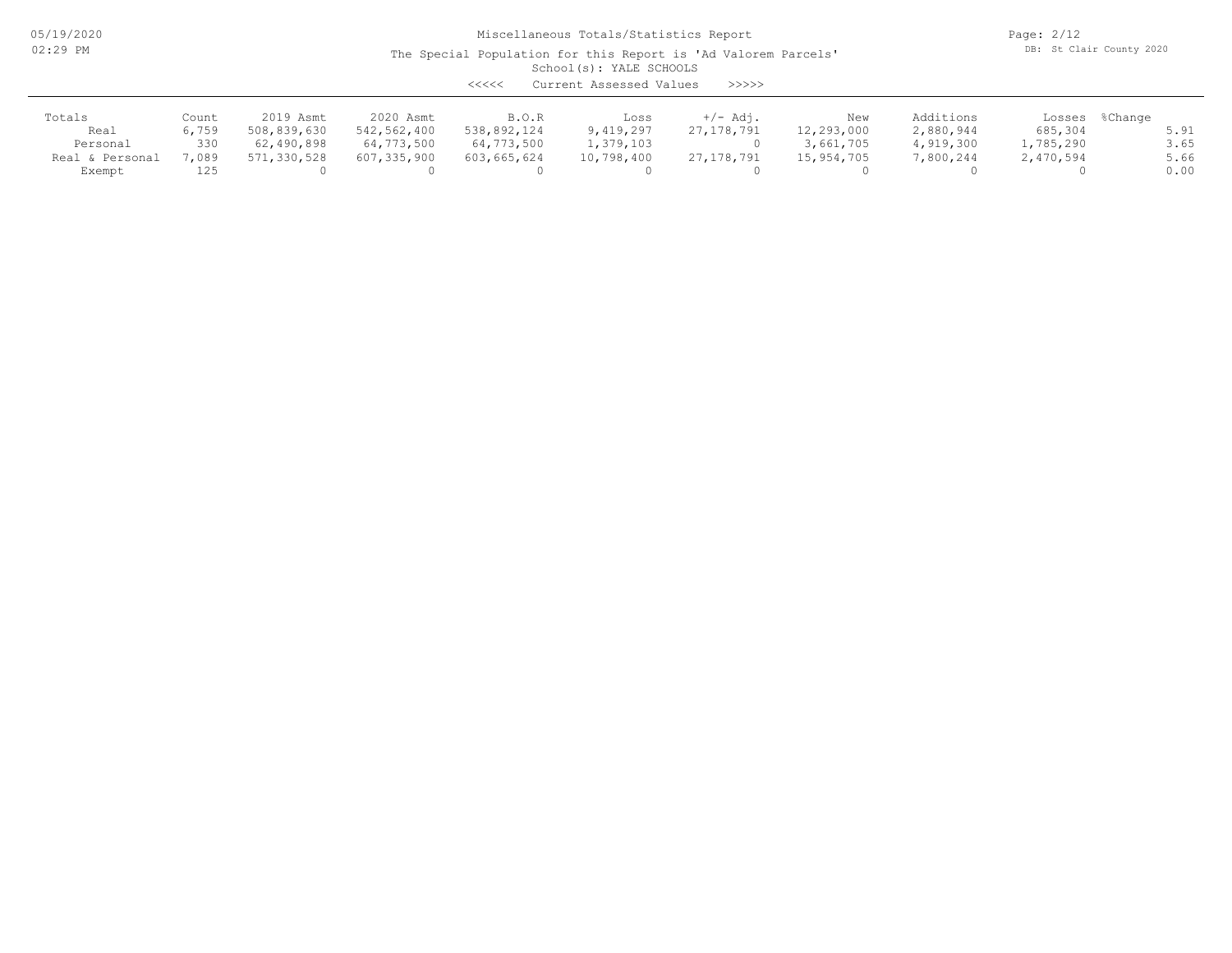Page: 3/12 DB: St Clair County 2020

### School(s): YALE SCHOOLS The Special Population for this Report is 'Ad Valorem Parcels'

<<<<< S.E.V., Taxable and Capped Values >>>>>

| Totals for School District: 74120                            |         |               | MEMPHIS SCHOOLS |             |               |              |               |               |                |               |
|--------------------------------------------------------------|---------|---------------|-----------------|-------------|---------------|--------------|---------------|---------------|----------------|---------------|
| Property Class                                               | Count   | 2019 SEV      | Fin SEV         | 2020 SEV    | 2019 Tax      | Fin Tax      | 2020 Tax      | BOR Tax       | 2020 Cap       | 2020 MCAP     |
| Commercial                                                   | $\circ$ | 27,500        | 27,500          | $\circ$     | 27,500        | 27,500       | $\circ$       | $\circ$       | $\Omega$       | $\circ$       |
| Com. Personal                                                | $\circ$ | 34,000        | 34,000          | $\circ$     | 34,000        | 34,000       | $\circ$       | $\circ$       | $\circ$        | $\circ$       |
| All: 74120                                                   | $\circ$ | 61,500        | 61,500          | $\circ$     | 61,500        | 61,500       | $\circ$       | $\circ$       | $\Omega$       | $\circ$       |
| Totals for School District: 74130                            |         | YALE SCHOOLS  |                 |             |               |              |               |               |                |               |
| Property Class                                               | Count   | 2019 SEV      | Fin SEV         | 2020 SEV    | 2019 Tax      | Fin Tax      | 2020 Tax      | BOR Tax       | 2020 Cap       | 2020 MCAP     |
| Agricultural                                                 | 1069    | 124, 434, 830 | 124,399,730     | 123,007,050 | 68,837,276    | 68,802,170   | 68,579,630    | 68, 372, 836  | 68, 317, 701   | 68,178,806    |
| Commercial                                                   | 196     | 18,653,600    | 18,651,100      | 19,943,200  | 14,565,527    | 14,563,027   | 15,250,168    | 15,240,133    | 15, 321, 692   | 15, 321, 692  |
| Industrial                                                   | 52      | 82,302,600    | 79,371,037      | 82,296,200  | 74,593,865    | 78,070,067   | 79,532,926    | 79,532,926    | 79,539,306     | 79,539,306    |
| Residential                                                  | 5442    |               | 282, 554, 225   | 313,645,674 | 212,702,988   | 212,081,552  | 226,723,083   | 224,005,621   | 223, 138, 991  | 220, 573, 126 |
|                                                              |         | 283, 421, 100 |                 |             |               |              |               |               |                |               |
| Com. Personal                                                | 282     | 1,572,685     | 1,598,726       | 1,544,800   | 1,572,685     | 1,598,726    | 1,544,800     | 1,544,800     | 1,544,800      | 1,544,800     |
| Ind. Personal                                                | 16      | 12,036,736    | 12,036,736      | 12,527,200  | 12,036,736    | 12,036,736   | 12,527,200    | 12,527,200    | 12,527,200     | 12,527,200    |
| Util. Personal                                               | 32      | 48,847,477    | 48,847,877      | 50,701,500  | 44, 426, 197  | 44, 426, 597 | 46,288,052    | 46,288,052    | 46,288,052     | 46,288,052    |
| Exempt                                                       | 125     | $\circ$       | $\circ$         | $\circ$     | $\circ$       | $\circ$      | $\circ$       | $\circ$       | $\overline{0}$ | $\circ$       |
| All: 74130                                                   | 7214    | 571,269,028   | 567, 459, 431   | 603,665,624 | 428, 735, 274 | 431,578,875  | 450, 445, 859 | 447, 511, 568 | 446, 677, 742  | 443, 972, 982 |
|                                                              |         |               |                 |             |               |              |               |               |                |               |
| Totals for Property Class: Agricultural By School District   |         |               |                 |             |               |              |               |               |                |               |
| School District                                              | Count   | 2019 SEV      | Fin SEV         | 2020 SEV    | 2019 Tax      | Fin Tax      | 2020 Tax      | BOR Tax       | 2020 Cap       | 2020 MCAP     |
| 74130                                                        | 1069    | 124,434,830   | 124,399,730     | 123,007,050 | 68,837,276    | 68,802,170   | 68,579,630    | 68, 372, 836  | 68, 317, 701   | 68,178,806    |
| All: Agricultural                                            | 1069    | 124, 434, 830 | 124,399,730     | 123,007,050 | 68,837,276    | 68,802,170   | 68,579,630    | 68, 372, 836  | 68, 317, 701   | 68,178,806    |
| Totals for Property Class: Commercial By School District     |         |               |                 |             |               |              |               |               |                |               |
| School District                                              | Count   | 2019 SEV      | Fin SEV         | 2020 SEV    | 2019 Tax      | Fin Tax      | 2020 Tax      | BOR Tax       | 2020 Cap       | 2020 MCAP     |
| 74120                                                        | $\circ$ | 27,500        | 27,500          | $\circ$     | 27,500        | 27,500       | $\circ$       | $\Omega$      | $\Omega$       | $\Omega$      |
| 74130                                                        | 196     | 18,653,600    | 18,651,100      | 19,943,200  | 14,565,527    | 14,563,027   | 15,250,168    | 15,240,133    | 15, 321, 692   | 15, 321, 692  |
| All: Commercial                                              | 196     | 18,681,100    | 18,678,600      | 19,943,200  | 14,593,027    | 14,590,527   | 15,250,168    | 15,240,133    | 15, 321, 692   | 15, 321, 692  |
| Totals for Property Class: Industrial By School District     |         |               |                 |             |               |              |               |               |                |               |
| School District                                              | Count   | 2019 SEV      | Fin SEV         | 2020 SEV    | 2019 Tax      | Fin Tax      | 2020 Tax      | BOR Tax       | 2020 Cap       | 2020 MCAP     |
| 74130                                                        | 52      | 82,302,600    | 79,371,037      | 82,296,200  | 74,593,865    | 78,070,067   | 79,532,926    | 79,532,926    | 79,539,306     | 79,539,306    |
| All: Industrial                                              | 52      | 82,302,600    | 79,371,037      | 82,296,200  | 74,593,865    | 78,070,067   | 79,532,926    | 79,532,926    | 79,539,306     | 79,539,306    |
|                                                              |         |               |                 |             |               |              |               |               |                |               |
| Totals for Property Class: Residential By School District    |         |               |                 |             |               |              |               |               |                |               |
| School District                                              | Count   | 2019 SEV      | Fin SEV         | 2020 SEV    | 2019 Tax      | Fin Tax      | 2020 Tax      | BOR Tax       | 2020 Cap       | 2020 MCAP     |
| 74130                                                        | 5442    | 283, 421, 100 | 282, 554, 225   | 313,645,674 | 212,702,988   | 212,081,552  | 226,723,083   | 224,005,621   | 223, 138, 991  | 220, 573, 126 |
| All: Residential                                             | 5442    | 283, 421, 100 | 282, 554, 225   | 313,645,674 | 212,702,988   | 212,081,552  | 226,723,083   | 224,005,621   | 223, 138, 991  | 220, 573, 126 |
| Totals for Property Class: Com. Personal By School District  |         |               |                 |             |               |              |               |               |                |               |
| School District                                              | Count   | 2019 SEV      | Fin SEV         | 2020 SEV    | 2019 Tax      | Fin Tax      | 2020 Tax      | BOR Tax       | 2020 Cap       | 2020 MCAP     |
| 74120                                                        | $\circ$ | 34,000        | 34,000          | $\Omega$    | 34,000        | 34,000       | $\Omega$      | $\Omega$      | $\Omega$       | $\Omega$      |
| 74130                                                        | 282     | 1,572,685     | 1,598,726       | 1,544,800   | 1,572,685     | 1,598,726    | 1,544,800     | 1,544,800     | 1,544,800      | 1,544,800     |
| All: Com. Personal                                           | 282     | 1,606,685     | 1,632,726       | 1,544,800   | 1,606,685     | 1,632,726    | 1,544,800     | 1,544,800     | 1,544,800      | 1,544,800     |
| Totals for Property Class: Ind. Personal By School District  |         |               |                 |             |               |              |               |               |                |               |
| School District                                              | Count   | 2019 SEV      | Fin SEV         | 2020 SEV    | 2019 Tax      | Fin Tax      | 2020 Tax      | BOR Tax       | 2020 Cap       | 2020 MCAP     |
| 74130                                                        | 16      | 12,036,736    | 12,036,736      | 12,527,200  | 12,036,736    | 12,036,736   | 12,527,200    | 12,527,200    | 12,527,200     | 12,527,200    |
| All: Ind. Personal                                           | 16      | 12,036,736    | 12,036,736      | 12,527,200  | 12,036,736    | 12,036,736   | 12,527,200    | 12,527,200    | 12,527,200     | 12,527,200    |
| Totals for Property Class: Util. Personal By School District |         |               |                 |             |               |              |               |               |                |               |
| School District                                              | Count   | 2019 SEV      | Fin SEV         | 2020 SEV    | 2019 Tax      | Fin Tax      | 2020 Tax      | BOR Tax       | 2020 Cap       | 2020 MCAP     |
| 74130                                                        | 32      | 48,847,477    | 48,847,877      | 50,701,500  | 44, 426, 197  | 44, 426, 597 | 46,288,052    | 46,288,052    | 46,288,052     | 46,288,052    |
| All: Util. Personal                                          | 32      | 48,847,477    | 48,847,877      | 50,701,500  | 44, 426, 197  | 44, 426, 597 | 46,288,052    | 46,288,052    | 46,288,052     | 46,288,052    |
| Totals for Property Class: Exempt By School District         |         |               |                 |             |               |              |               |               |                |               |
| School District                                              | Count   | 2019 SEV      | Fin SEV         | 2020 SEV    | 2019 Tax      | Fin Tax      | 2020 Tax      | BOR Tax       | 2020 Cap       | 2020 MCAP     |
| 74130                                                        | 125     | $\Omega$      | $\circ$         | $\circ$     | $\mathbf{0}$  | $\circ$      | $\circ$       | $\Omega$      | $\Omega$       | $\circ$       |
|                                                              | 125     | $\mathbf{0}$  | $\circ$         | $\circ$     | $\circ$       | $\circ$      | $\circ$       | $\circ$       | $\mathbf{0}$   | $\circ$       |
| All: Exempt                                                  |         |               |                 |             |               |              |               |               |                |               |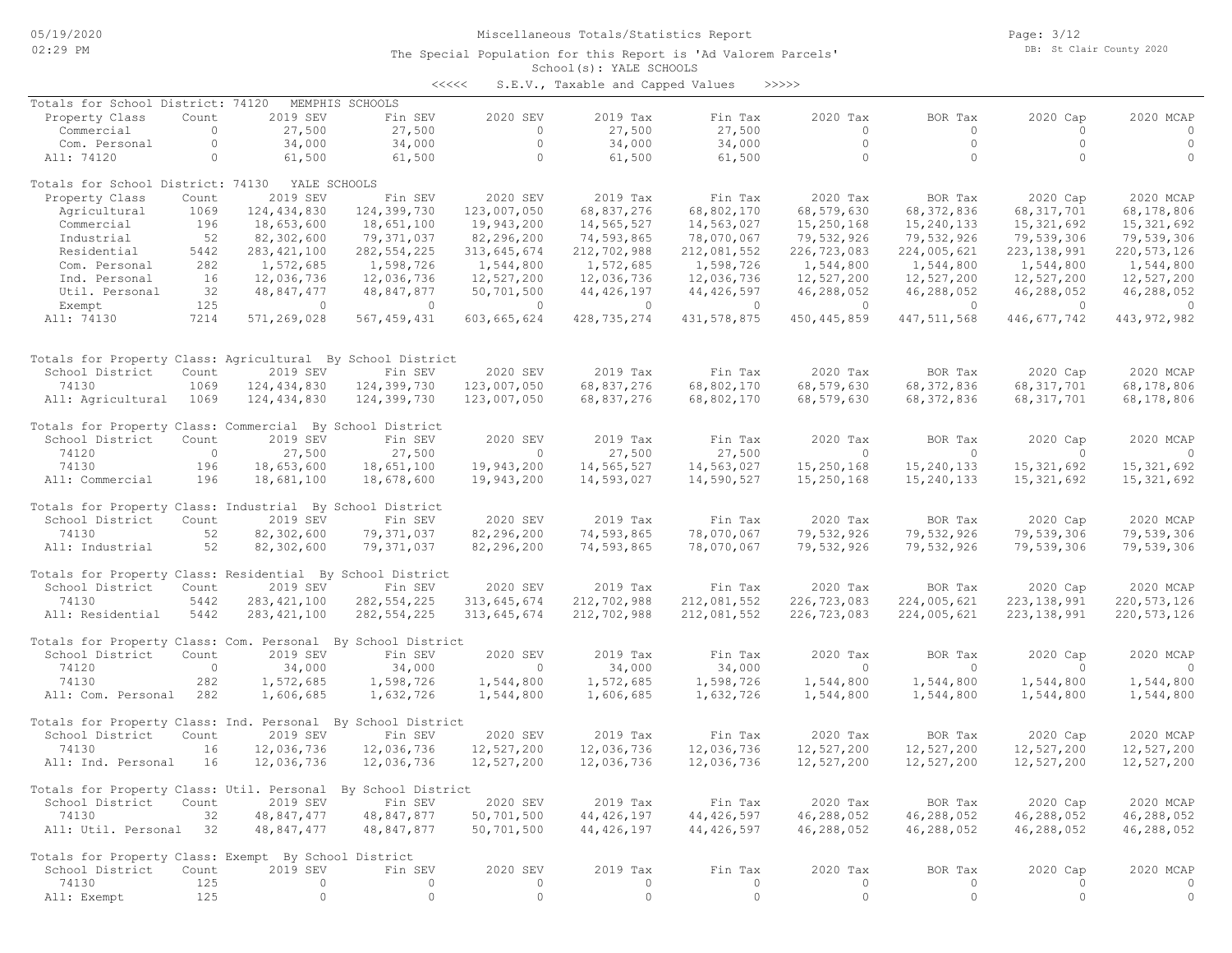05/19/2020 02:29 PM

Miscellaneous Totals/Statistics Report

Page: 4/12 DB: St Clair County 2020

### School(s): YALE SCHOOLS The Special Population for this Report is 'Ad Valorem Parcels'

<<<<< S.E.V., Taxable and Capped Values >>>>>

| Totals          | Count | 2019 SEV    | Fin SEV      | 2020 SEV    | 2019 Tax    | Fin Tax     | 2020 Tax      | BOR Tax     | 2020 Cap      | 2020 MCAP   |
|-----------------|-------|-------------|--------------|-------------|-------------|-------------|---------------|-------------|---------------|-------------|
| Real            | 6,759 | 508,839,630 | 505,003,592  | 538,892,124 | 370,727,156 | 373,544,316 | 390,085,807   | 387,151,516 | 386, 317, 690 | 383,612,930 |
| Personal        | 330   | 62,490,898  | 62, 517, 339 | 64,773,500  | 58,069,618  | 58,096,059  | 60,360,052    | 60,360,052  | 60,360,052    | 60,360,052  |
| Real & Personal | 7,089 | 571,330,528 | 567,520,931  | 603,665,624 | 428,796,774 | 431,640,375 | 450, 445, 859 | 447,511,568 | 446,677,742   | 443,972,982 |
| Exempt          |       |             |              |             |             |             |               |             |               |             |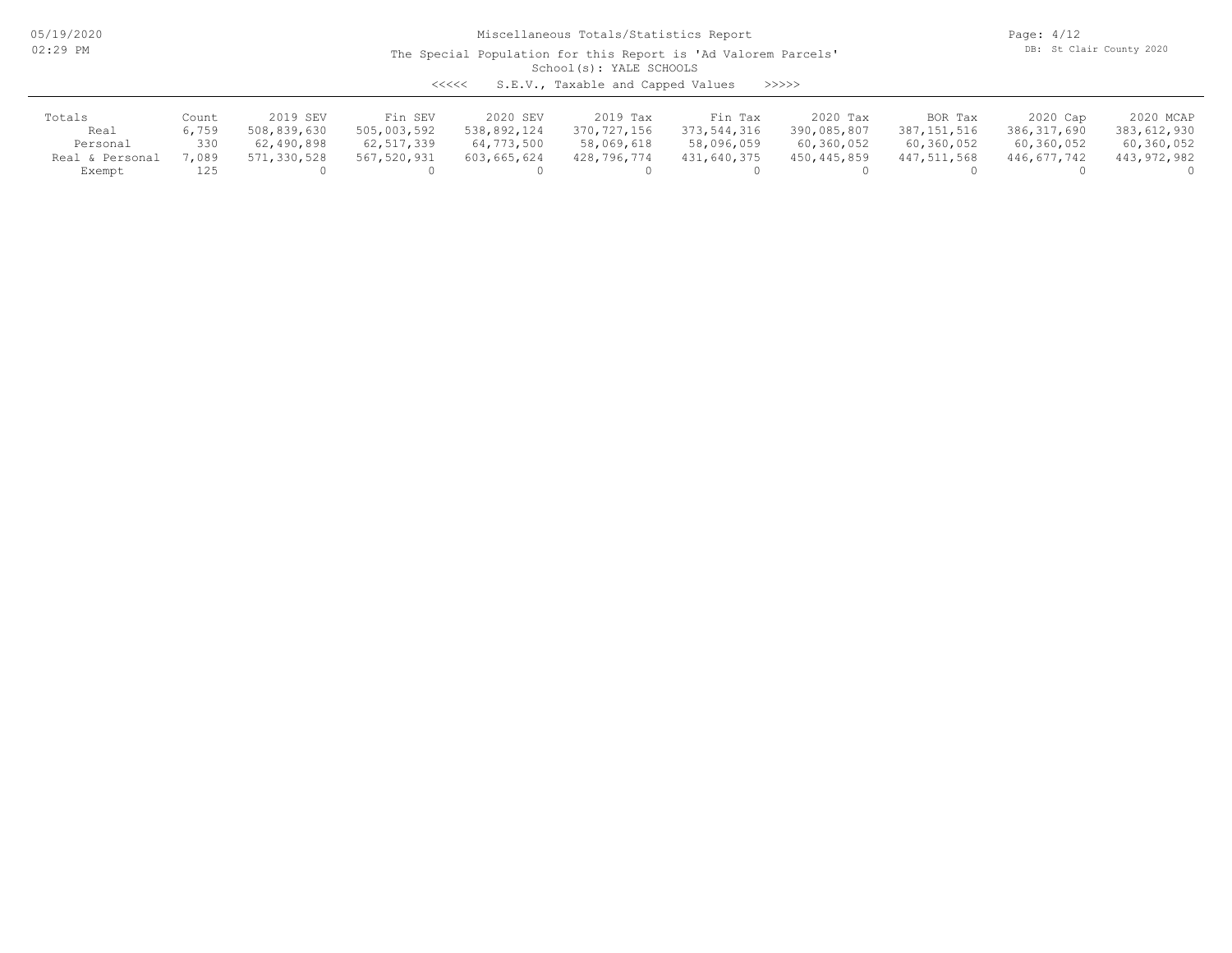### School(s): YALE SCHOOLS The Special Population for this Report is 'Ad Valorem Parcels'

|                                                             |                                  |               |                     | <<<<             | PRE/MBT Percentage Times S.E.V. | >>>>>          |                     |                              |                        |
|-------------------------------------------------------------|----------------------------------|---------------|---------------------|------------------|---------------------------------|----------------|---------------------|------------------------------|------------------------|
| Totals for School District: 74120                           |                                  |               | MEMPHIS SCHOOLS     |                  |                                 |                |                     |                              |                        |
| Property Class                                              | Count                            | 2019 ORIG     | 2019 ORIG           | Final PRE        | Final                           | W/O Winter     | W/O Winter          | 2020 ORIG                    | 2020 ORIG              |
|                                                             |                                  | PRE           | Non-PRE             |                  | Non-PRE                         | PRE            | Non-PRE             | PRE                          | Non-PRE                |
| Commercial                                                  | $\circ$<br>$\Omega$              | 27,500        | $\circ$<br>$\Omega$ | 27,500           | $\sim$ 0<br>$\bigcirc$          | 27,500         | $\circ$<br>$\Omega$ | $\bigcirc$<br>$\overline{0}$ | $\mathbf 0$            |
| Com. Personal<br>All: 74120                                 | $\Omega$                         | 34,000        | $\circ$             | 34,000<br>61,500 | $\bigcirc$                      | 34,000         | $\overline{0}$      | $\Omega$                     | $\mathbf 0$<br>$\circ$ |
|                                                             |                                  | 61,500        |                     |                  |                                 | 61,500         |                     |                              |                        |
| Totals for School District: 74130                           |                                  | YALE SCHOOLS  |                     |                  |                                 |                |                     |                              |                        |
| Property Class                                              | Count                            | 2019 ORIG     | 2019 ORIG           | Final PRE        | Final                           | W/O Winter     | W/O Winter          | 2020 ORIG                    | 2020 ORIG              |
|                                                             |                                  | <b>PRE</b>    | Non-PRE             |                  | Non-PRE                         | PRE            | Non-PRE             | PRE                          | Non-PRE                |
| Agricultural                                                | 1054                             | 119,761,437   | 4,673,393           | 119,781,417      | 4,618,313                       | 119,781,417    | 4,618,313           | 119,204,258                  | 3,802,792              |
| Commercial                                                  | 12                               | 740,020       | 17,913,580          | 740,020          | 17,911,080                      | 740,020        | 17,911,080          | 748,800                      | 19,194,400             |
| Industrial                                                  | 12                               | 918,836       | 81, 383, 764        | 918,836          | 78,452,201                      | 918,836        | 78,452,201          | 930,891                      | 81, 365, 309           |
| Residential                                                 | 3929                             | 255, 522, 352 | 27,898,748          | 256, 311, 336    | 26, 242, 889                    | 255, 171, 536  | 27,382,689          | 282,871,968                  | 30,773,706             |
| Com. Personal                                               | 282                              | 1,572,685     | $\overline{0}$      | 1,598,726        | $\overline{0}$                  | 1,598,726      | $\overline{0}$      | 1,544,800                    | $\circ$                |
| Ind. Personal                                               | 16                               | 12,036,736    | $\circ$             | 12,036,736       | $\overline{0}$                  | 12,036,736     | $\circ$             | 12,527,200                   | $\overline{0}$         |
| Util. Personal                                              | $\begin{matrix}0\\3\end{matrix}$ | $\circ$       | 48,847,477          | $\overline{0}$   | 48,847,877                      | $\overline{0}$ | 48,847,877          | $\overline{0}$               | 50,701,500             |
| Exempt                                                      |                                  | $\Omega$      | $\overline{0}$      | $\circ$          | $\bigcirc$                      | $\circ$        | $\overline{0}$      | $\Omega$                     |                        |
| All: 74130                                                  | 5,308                            | 390, 552, 066 | 180,716,962         | 391, 387, 071    | 176,072,360                     | 390, 247, 271  | 177, 212, 160       | 417,827,917                  | 185,837,707            |
| Totals for Property Class: Agricultural By School District  |                                  |               |                     |                  |                                 |                |                     |                              |                        |
| School District                                             | Count                            | 2019 ORIG     | 2019 ORIG           | Final PRE        | Final                           | W/O Winter     | W/O Winter          | 2020 ORIG                    | 2020 ORIG              |
|                                                             |                                  | PRE           | Non-PRE             |                  | Non-PRE                         | PRE            | Non-PRE             | PRE                          | Non-PRE                |
| 74130                                                       | 1054                             | 119,761,437   | 4,673,393           | 119,781,417      | 4,618,313                       | 119,781,417    | 4,618,313           | 119,204,258                  | 3,802,792              |
| All: Agricultural                                           | 1054                             | 119,761,437   | 4,673,393           | 119,781,417      | 4,618,313                       | 119,781,417    | 4,618,313           | 119,204,258                  | 3,802,792              |
| Totals for Property Class: Commercial By School District    |                                  |               |                     |                  |                                 |                |                     |                              |                        |
| School District                                             | Count                            | 2019 ORIG     | 2019 ORIG           | Final PRE        | Final                           | W/O Winter     | W/O Winter          | 2020 ORIG                    | 2020 ORIG              |
|                                                             |                                  | PRE           | Non-PRE             |                  | Non-PRE                         | PRE            | Non-PRE             | PRE                          | Non-PRE                |
| 74120                                                       | $\bigcirc$                       | 27,500        | $\overline{0}$      | 27,500           | $\bigcirc$                      | 27,500         | $\bigcirc$          | $\bigcirc$                   | $\mathbf 0$            |
| 74130                                                       | 12                               | 740,020       | 17,913,580          | 740,020          | 17,911,080                      | 740,020        | 17,911,080          | 748,800                      | 19,194,400             |
| All: Commercial                                             | 12                               | 767,520       | 17,913,580          | 767,520          | 17,911,080                      | 767,520        | 17,911,080          | 748,800                      | 19,194,400             |
| Totals for Property Class: Industrial By School District    |                                  |               |                     |                  |                                 |                |                     |                              |                        |
| School District                                             | Count                            | 2019 ORIG     | 2019 ORIG           | Final PRE        | Final                           | W/O Winter     | W/O Winter          | 2020 ORIG                    | 2020 ORIG              |
|                                                             |                                  | PRE           | Non-PRE             |                  | Non-PRE                         | PRE            | Non-PRE             | PRE                          | Non-PRE                |
| 74130                                                       | 12                               | 918,836       | 81,383,764          | 918,836          | 78,452,201                      | 918,836        | 78,452,201          | 930,891                      | 81, 365, 309           |
| All: Industrial                                             | 12                               | 918,836       | 81,383,764          | 918,836          | 78,452,201                      | 918,836        | 78,452,201          | 930,891                      | 81, 365, 309           |
|                                                             |                                  |               |                     |                  |                                 |                |                     |                              |                        |
| Totals for Property Class: Residential By School District   |                                  |               |                     |                  |                                 |                |                     |                              |                        |
| School District                                             | Count                            | 2019 ORIG     | 2019 ORIG           | Final PRE        | Final                           | W/O Winter     | W/O Winter          | 2020 ORIG                    | 2020 ORIG              |
|                                                             |                                  | PRE           | Non-PRE             |                  | Non-PRE                         | PRE            | Non-PRE             | PRE                          | Non-PRE                |
| 74130                                                       | 3929                             | 255, 522, 352 | 27,898,748          | 256, 311, 336    | 26, 242, 889                    | 255, 171, 536  | 27,382,689          | 282,871,968                  | 30, 773, 706           |
| All: Residential                                            | 3929                             | 255, 522, 352 | 27,898,748          | 256, 311, 336    | 26, 242, 889                    | 255, 171, 536  | 27,382,689          | 282,871,968                  | 30,773,706             |
| Totals for Property Class: Com. Personal By School District |                                  |               |                     |                  |                                 |                |                     |                              |                        |
| School District                                             | Count                            | 2019 ORIG     | 2019 ORIG           | Final PRE        | Final                           | W/O Winter     | W/O Winter          | 2020 ORIG                    | 2020 ORIG              |
|                                                             |                                  | PRE           | Non-PRE             |                  | Non-PRE                         | PRE            | Non-PRE             | PRE                          | Non-PRE                |
| 74120                                                       | $\overline{0}$                   | 34,000        | $\overline{0}$      | 34,000           | $\overline{0}$                  | 34,000         | $\circ$             | $\overline{0}$               |                        |
| 74130                                                       | 282                              | 1,572,685     | $\circ$             | 1,598,726        | $\circ$                         | 1,598,726      | $\circ$             | 1,544,800                    | $\mathbf 0$            |
| All: Com. Personal                                          | 282                              | 1,606,685     | $\circ$             | 1,632,726        | $\overline{0}$                  | 1,632,726      | $\circ$             | 1,544,800                    | $\circ$                |
| Totals for Property Class: Ind. Personal By School District |                                  |               |                     |                  |                                 |                |                     |                              |                        |
| School District                                             | Count                            | 2019 ORIG     | 2019 ORIG           | Final PRE        | Final                           | W/O Winter     | W/O Winter          | 2020 ORIG                    | 2020 ORIG              |
|                                                             |                                  | PRE           | Non-PRE             |                  | Non-PRE                         | PRE            | Non-PRE             | PRE                          | Non-PRE                |
| 74130                                                       | 16                               | 12,036,736    | $\overline{0}$      | 12,036,736       | $\sim$ 0                        | 12,036,736     | $\overline{0}$      | 12,527,200                   | $\overline{0}$         |
| All: Ind. Personal                                          | 16                               | 12,036,736    | $\circ$             | 12,036,736       | $\circ$                         | 12,036,736     | $\circ$             | 12,527,200                   | $\circ$                |
|                                                             |                                  |               |                     |                  |                                 |                |                     |                              |                        |

 School District Count 2019 ORIG 2019 ORIG Final PRE Final W/O Winter W/O Winter 2020 ORIG 2020 ORIG Totals for Property Class: Util. Personal By School District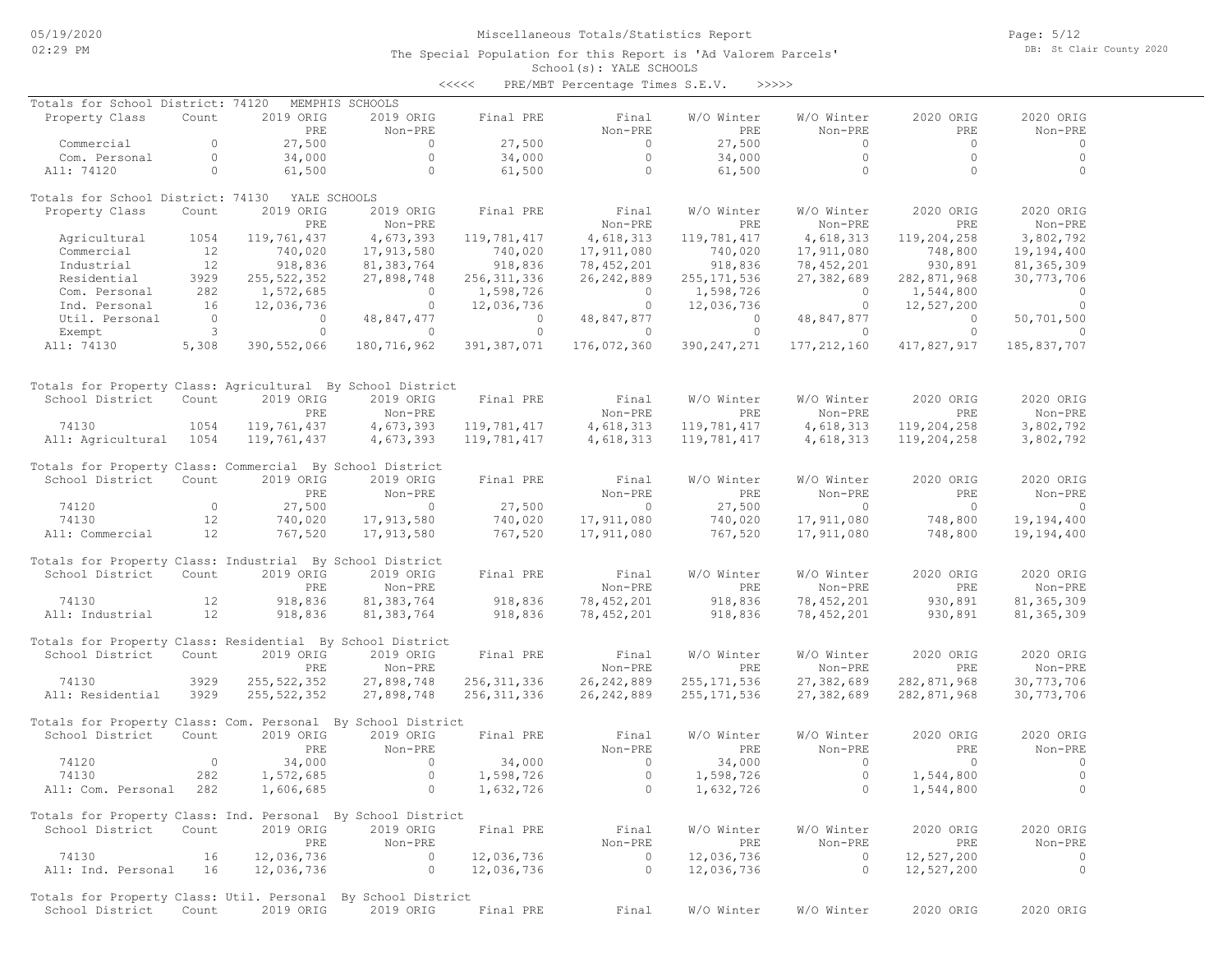Page: 6/12 DB: St Clair County 2020

|                                                      |       |             |             | <<<<        | PRE/MBT Percentage Times S.E.V. |             | >>>>>       |             |               |  |
|------------------------------------------------------|-------|-------------|-------------|-------------|---------------------------------|-------------|-------------|-------------|---------------|--|
|                                                      |       | PRE         | Non-PRE     |             | Non-PRE                         | PRE         | Non-PRE     | PRE         | Non-PRE       |  |
| 74130                                                |       |             | 48,847,477  |             | 48,847,877                      | 0           | 48,847,877  | 0           | 50,701,500    |  |
| All: Util. Personal                                  |       |             | 48,847,477  |             | 48,847,877                      | 0           | 48,847,877  | 0           | 50,701,500    |  |
| Totals for Property Class: Exempt By School District |       |             |             |             |                                 |             |             |             |               |  |
| School District                                      | Count | 2019 ORIG   | 2019 ORIG   | Final PRE   | Final                           | W/O Winter  | W/O Winter  | 2020 ORIG   | 2020 ORIG     |  |
|                                                      |       | PRE         | Non-PRE     |             | Non-PRE                         | PRE         | Non-PRE     | PRE         | Non-PRE       |  |
| 74130                                                |       |             |             |             |                                 |             |             |             |               |  |
| All: Exempt                                          |       |             |             |             | 0                               |             |             |             |               |  |
| Totals                                               | Count | 2019 ORIG   | 2019 ORIG   | Final PRE   | Final                           | W/O Winter  | W/O Winter  | 2020 ORIG   | 2020 ORIG     |  |
|                                                      |       | PRE         | Non-PRE     |             | Non-PRE                         | PRE         | Non-PRE     | PRE         | Non-PRE       |  |
| Real                                                 | 5,007 | 376,970,145 | 131,869,485 | 377,779,109 | 127, 224, 483                   | 376,639,309 | 128,364,283 | 403,755,917 | 135, 136, 207 |  |
| Personal                                             | 298   | 13,643,421  | 48,847,477  | 13,669,462  | 48,847,877                      | 13,669,462  | 48,847,877  | 14,072,000  | 50,701,500    |  |
| Real & Personal                                      | 5,305 | 390,613,566 | 180,716,962 | 391,448,571 | 176,072,360                     | 390,308,771 | 177,212,160 | 417,827,917 | 185,837,707   |  |
| Exempt                                               |       |             |             |             |                                 |             |             |             |               |  |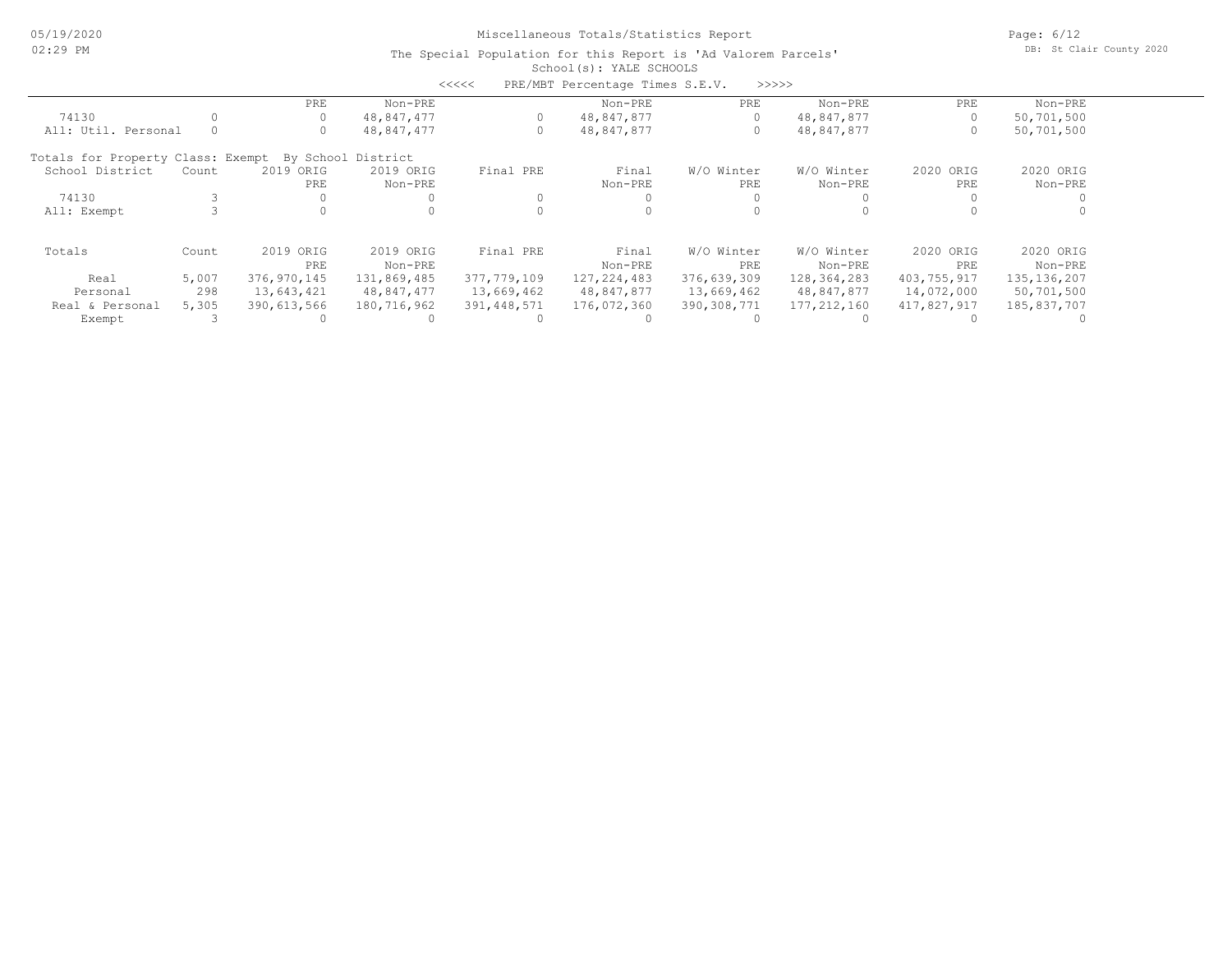Page: 7/12 DB: St Clair County 2020

| <<<< |  | PRE/MBT Percentage Times Taxable |  |  | >>>>>> |  |  |  |  |  |
|------|--|----------------------------------|--|--|--------|--|--|--|--|--|

| Totals for School District: 74120                            |                |               | MEMPHIS SCHOOLS |               |              |              |              |             |              |
|--------------------------------------------------------------|----------------|---------------|-----------------|---------------|--------------|--------------|--------------|-------------|--------------|
| Property Class                                               | Count          | 2019 ORIG     | 2019 ORIG       | Final PRE     | Final        | W/O Winter   | W/O Winter   | 2020 ORIG   | 2020 ORIG    |
|                                                              |                | PRE           | Non-PRE         |               | Non-PRE      | PRE          | Non-PRE      | PRE         | Non-PRE      |
| Commercial                                                   | $\circ$        | 27,500        | $\circ$         | 27,500        | $\circ$      | 27,500       | $\circ$      | $\circ$     | $\circ$      |
| Com. Personal                                                | $\circ$        | 34,000        | $\circ$         | 34,000        | $\circ$      | 34,000       | $\circ$      | $\Omega$    | $\circ$      |
| All: 74120                                                   | $\circ$        | 61,500        | $\circ$         | 61,500        | $\circ$      | 61,500       | $\circ$      | $\circ$     | $\circ$      |
| Totals for School District: 74130                            |                | YALE SCHOOLS  |                 |               |              |              |              |             |              |
| Property Class                                               | Count          | 2019 ORIG     | 2019 ORIG       | Final PRE     | Final        | W/O Winter   | W/O Winter   | 2020 ORIG   | 2020 ORIG    |
|                                                              |                | PRE           | Non-PRE         |               | Non-PRE      | <b>PRE</b>   | Non-PRE      | PRE         | Non-PRE      |
| Agricultural                                                 | 1054           | 66, 231, 924  | 2,605,352       | 66, 221, 490  | 2,580,680    | 66, 221, 490 | 2,580,680    | 66,179,364  | 2,193,472    |
| Commercial                                                   | 12             | 608,575       | 13,956,952      | 608,575       | 13,954,452   | 608,575      | 13,954,452   | 586,357     | 14,653,776   |
| Industrial                                                   | 12             | 621,059       | 73,972,806      | 621,059       | 77,449,008   | 621,059      | 77,449,008   | 685,310     | 78,847,616   |
| Residential                                                  | 3929           | 191,396,142   | 21,306,846      | 192, 102, 498 | 19,979,054   | 191,249,551  | 20,832,001   | 201,501,623 | 22,503,998   |
| Com. Personal                                                | 282            | 1,572,685     | $\Omega$        | 1,598,726     | $\circ$      | 1,598,726    | $\Omega$     | 1,544,800   | $\circ$      |
| Ind. Personal                                                | 16             | 12,036,736    | $\circ$         | 12,036,736    | $\circ$      | 12,036,736   | $\circ$      | 12,527,200  | $\mathbf{0}$ |
| Util. Personal                                               | $\overline{0}$ | $\circ$       | 44, 426, 197    | $\circ$       | 44, 426, 597 | $\circ$      | 44, 426, 597 | $\circ$     | 46,288,052   |
| Exempt                                                       | $\mathbf{3}$   | $\Omega$      | $\circ$         | $\circ$       | $\circ$      | $\circ$      | $\Omega$     | $\Omega$    | $\Omega$     |
| All: 74130                                                   | 5308           | 272, 467, 121 | 156,268,153     | 273,189,084   | 158,389,791  | 272,336,137  | 159,242,738  | 283,024,654 | 164,486,914  |
|                                                              |                |               |                 |               |              |              |              |             |              |
| Totals for Property Class: Agricultural By School District   |                |               |                 |               |              |              |              |             |              |
| School District                                              | Count          | 2019 ORIG     | 2019 ORIG       | Final PRE     | Final        | W/O Winter   | W/O Winter   | 2020 ORIG   | 2020 ORIG    |
|                                                              |                | PRE           | Non-PRE         |               | Non-PRE      | <b>PRE</b>   | Non-PRE      | PRE         | Non-PRE      |
| 74130                                                        | 1054           | 66, 231, 924  | 2,605,352       | 66,221,490    | 2,580,680    | 66,221,490   | 2,580,680    | 66,179,364  | 2,193,472    |
| All: Agricultural                                            | 1054           | 66,231,924    | 2,605,352       | 66,221,490    | 2,580,680    | 66,221,490   | 2,580,680    | 66,179,364  | 2, 193, 472  |
| Totals for Property Class: Commercial By School District     |                |               |                 |               |              |              |              |             |              |
| School District                                              | Count          | 2019 ORIG     | 2019 ORIG       | Final PRE     | Final        | W/O Winter   | W/O Winter   | 2020 ORIG   | 2020 ORIG    |
|                                                              |                | PRE           | Non-PRE         |               | Non-PRE      | PRE          | Non-PRE      | PRE         | Non-PRE      |
| 74120                                                        | $\circ$        | 27,500        | $\circ$         | 27,500        | $\circ$      | 27,500       | $\circ$      | $\circ$     | $\circ$      |
| 74130                                                        | 12             | 608,575       | 13,956,952      | 608,575       | 13,954,452   | 608,575      | 13,954,452   | 586,357     | 14,653,776   |
| All: Commercial                                              | 12             | 636,075       | 13,956,952      | 636,075       | 13,954,452   | 636,075      | 13,954,452   | 586,357     | 14,653,776   |
| Totals for Property Class: Industrial By School District     |                |               |                 |               |              |              |              |             |              |
| School District                                              | Count          | 2019 ORIG     | 2019 ORIG       | Final PRE     | Final        | W/O Winter   | W/O Winter   | 2020 ORIG   | 2020 ORIG    |
|                                                              |                | PRE           | Non-PRE         |               | Non-PRE      | PRE          | Non-PRE      | PRE         | Non-PRE      |
| 74130                                                        | 12             | 621,059       | 73,972,806      | 621,059       | 77,449,008   | 621,059      | 77,449,008   | 685,310     | 78,847,616   |
| All: Industrial                                              | 12             | 621,059       | 73,972,806      | 621,059       | 77,449,008   | 621,059      | 77,449,008   | 685,310     | 78,847,616   |
| Totals for Property Class: Residential By School District    |                |               |                 |               |              |              |              |             |              |
| School District                                              | Count          | 2019 ORIG     | 2019 ORIG       | Final PRE     | Final        | W/O Winter   | W/O Winter   | 2020 ORIG   | 2020 ORIG    |
|                                                              |                | PRE           | Non-PRE         |               | Non-PRE      | <b>PRE</b>   | Non-PRE      | PRE         | Non-PRE      |
| 74130                                                        | 3929           | 191,396,142   | 21,306,846      | 192, 102, 498 | 19,979,054   | 191,249,551  | 20,832,001   | 201,501,623 | 22,503,998   |
| All: Residential                                             | 3929           | 191,396,142   | 21,306,846      | 192, 102, 498 | 19,979,054   | 191,249,551  | 20,832,001   | 201,501,623 | 22,503,998   |
| Totals for Property Class: Com. Personal By School District  |                |               |                 |               |              |              |              |             |              |
| School District                                              | Count          | 2019 ORIG     | 2019 ORIG       | Final PRE     | Final        | W/O Winter   | W/O Winter   | 2020 ORIG   | 2020 ORIG    |
|                                                              |                | PRE           | Non-PRE         |               | Non-PRE      | PRE          | Non-PRE      | PRE         | Non-PRE      |
| 74120                                                        | $\circ$        | 34,000        | $\circ$         | 34,000        | $\circ$      | 34,000       | $\circ$      | $\Omega$    | $\circ$      |
| 74130                                                        | 282            | 1,572,685     | $\circ$         | 1,598,726     | $\circ$      | 1,598,726    | $\circ$      | 1,544,800   | $\circ$      |
| All: Com. Personal                                           | 282            | 1,606,685     | $\Omega$        | 1,632,726     | $\Omega$     | 1,632,726    | $\Omega$     | 1,544,800   | $\Omega$     |
| Totals for Property Class: Ind. Personal By School District  |                |               |                 |               |              |              |              |             |              |
| School District                                              | Count          | 2019 ORIG     | 2019 ORIG       | Final PRE     | Final        | W/O Winter   | W/O Winter   | 2020 ORIG   | 2020 ORIG    |
|                                                              |                | PRE           | Non-PRE         |               | Non-PRE      | PRE          | Non-PRE      | PRE         | Non-PRE      |
| 74130                                                        | 16             | 12,036,736    | $\circ$         | 12,036,736    | $\circ$      | 12,036,736   | $\circ$      | 12,527,200  | $\circ$      |
| All: Ind. Personal                                           | 16             | 12,036,736    | $\circ$         | 12,036,736    | $\circ$      | 12,036,736   | $\circ$      | 12,527,200  | $\circ$      |
| Totals for Property Class: Util. Personal By School District |                |               |                 |               |              |              |              |             |              |
| School District                                              | Count          | 2019 ORIG     | 2019 ORIG       | Final PRE     | Final        | W/O Winter   | W/O Winter   | 2020 ORIG   | 2020 ORIG    |
|                                                              |                |               |                 |               |              |              |              |             |              |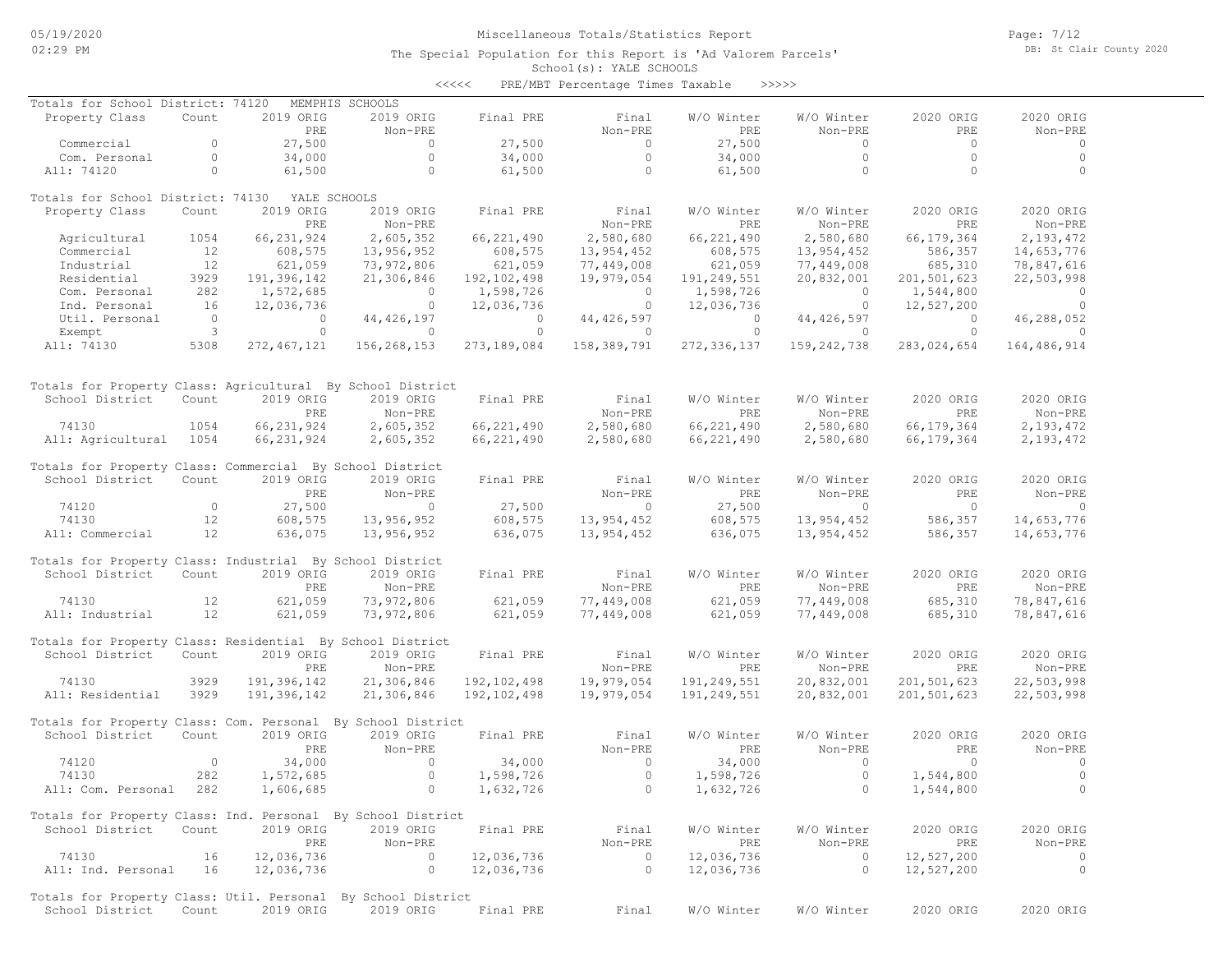Page: 8/12 DB: St Clair County 2020

|                                   |       |             |                    | <<<<          | PRE/MBT Percentage Times Taxable |             | >>>>>       |             |             |  |
|-----------------------------------|-------|-------------|--------------------|---------------|----------------------------------|-------------|-------------|-------------|-------------|--|
|                                   |       | PRE         | Non-PRE            |               | Non-PRE                          | PRE         | Non-PRE     | PRE         | Non-PRE     |  |
| 74130                             |       | 0           | 44,426,197         |               | 44,426,597                       | 0           | 44,426,597  | $\Omega$    | 46,288,052  |  |
| All: Util. Personal               |       | 0           | 44,426,197         |               | 44,426,597                       | 0           | 44,426,597  | 0           | 46,288,052  |  |
| Totals for Property Class: Exempt |       |             | By School District |               |                                  |             |             |             |             |  |
| School District                   | Count | 2019 ORIG   | 2019 ORIG          | Final PRE     | Final                            | W/O Winter  | W/O Winter  | 2020 ORIG   | 2020 ORIG   |  |
|                                   |       | PRE         | Non-PRE            |               | Non-PRE                          | PRE         | Non-PRE     | PRE         | Non-PRE     |  |
| 74130                             |       |             |                    |               |                                  |             |             |             |             |  |
| All: Exempt                       |       |             |                    |               |                                  |             |             |             |             |  |
| Totals                            | Count | 2019 ORIG   | 2019 ORIG          | Final PRE     | Final                            | W/O Winter  | W/O Winter  | 2020 ORIG   | 2020 ORIG   |  |
|                                   |       | PRE         | Non-PRE            |               | Non-PRE                          | PRE         | Non-PRE     | PRE         | Non-PRE     |  |
| Real                              | 5,007 | 258,885,200 | 111,841,956        | 259,581,122   | 113,963,194                      | 258,728,175 | 114,816,141 | 268,952,654 | 118,198,862 |  |
| Personal                          | 298   | 13,643,421  | 44,426,197         | 13,669,462    | 44,426,597                       | 13,669,462  | 44,426,597  | 14,072,000  | 46,288,052  |  |
| Real & Personal                   | 5,305 | 272,528,621 | 156,268,153        | 273, 250, 584 | 158,389,791                      | 272,397,637 | 159,242,738 | 283,024,654 | 164,486,914 |  |
| Exempt                            |       |             |                    |               |                                  |             |             |             |             |  |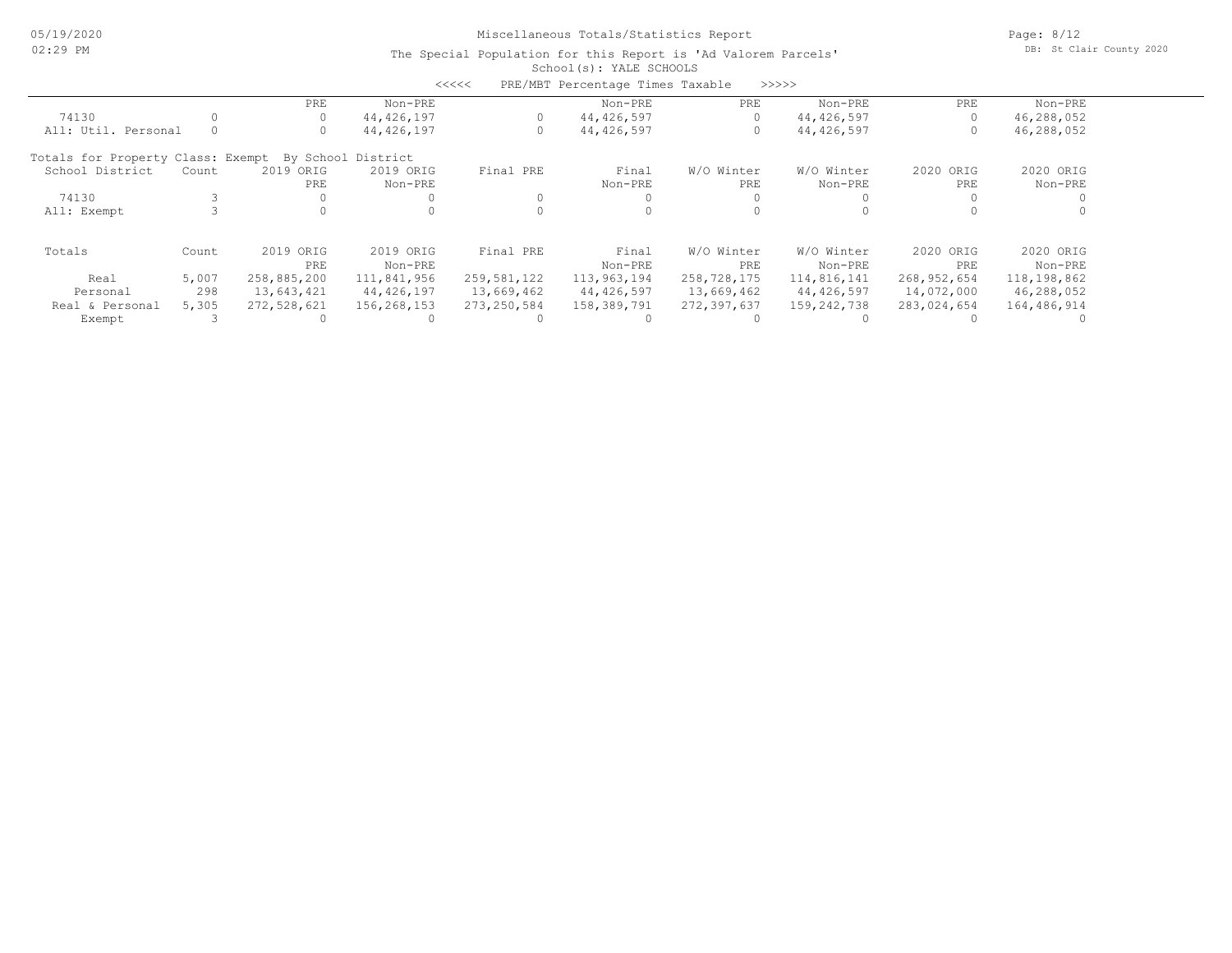## \*\*\*\*\* DDA/LDFA Totals \*\*\*\*\*

|                 |       | Base      | Current   | Current   | Current   | Final     | Final     | Final     |
|-----------------|-------|-----------|-----------|-----------|-----------|-----------|-----------|-----------|
| DDA/LDFA        | Count | Value     | Assessed  | Taxable   | Captured  | Assessed  | Taxable   | Captured  |
| YALE DDA        | 197   | 3,158,372 | 6,733,300 | 5,151,972 | 1,993,600 | 6,462,063 | 5,121,846 | 1,963,474 |
| LDFA            |       | 525,775   | l,912,700 | 1,629,551 | 1,103,776 | 1,831,736 | 1,597,196 | 1,071,421 |
| LDFA NO CAPTURE |       |           | l,059,100 | 801,902   | 332,360   | 1,032,620 | 809,893   | 349,105   |
|                 |       |           | 780,600   | 393,756   |           | 1,934,400 | 1,593,018 |           |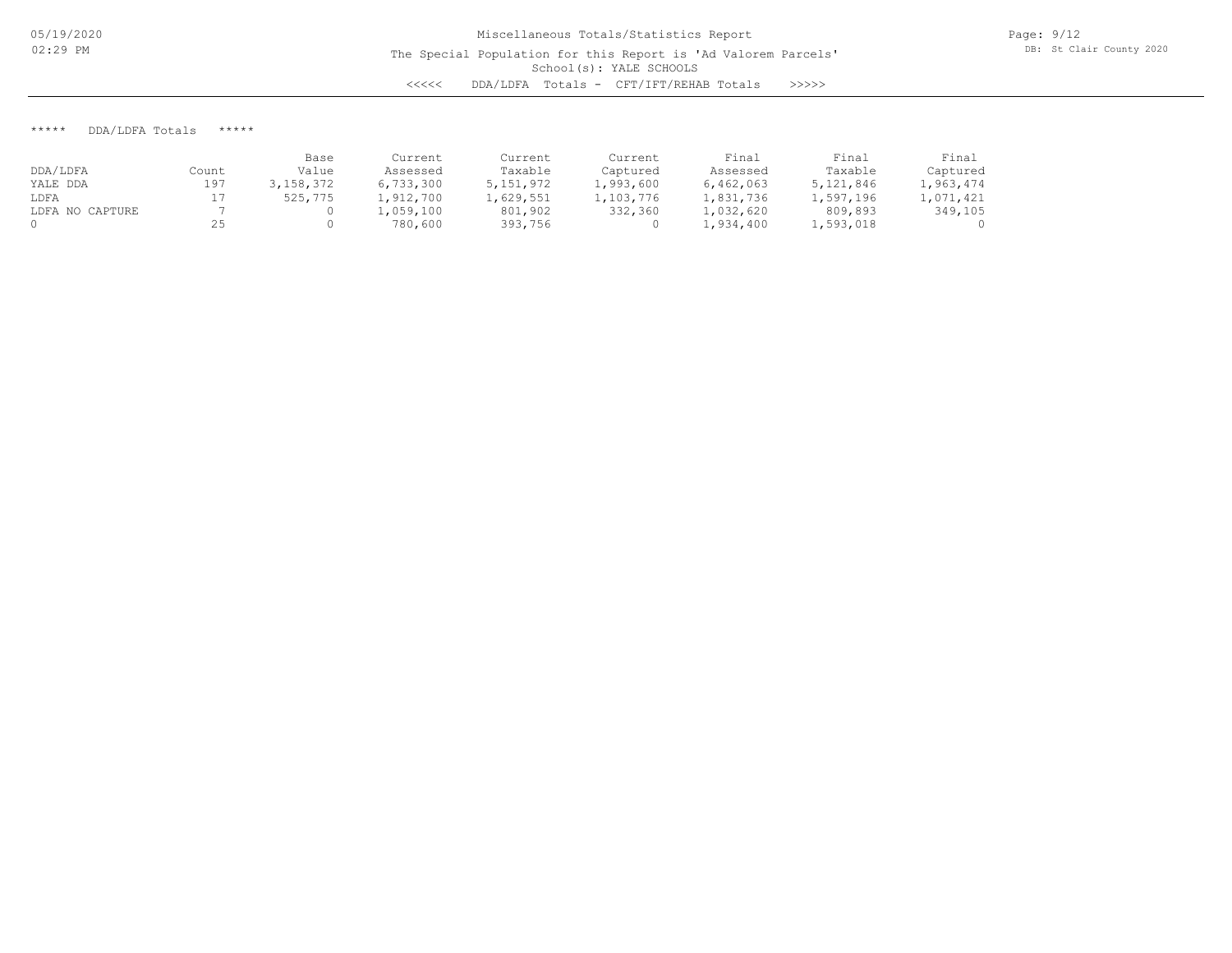05/19/2020 02:29 PM

The Special Population for this Report is 'Ad Valorem Parcels'

School(s): YALE SCHOOLS

<<<<< Special Act Totals >>>>>

\*\*\*\*\* DDA/LDFA Totals \*\*\*\*\*

|                 |       | Base      | Current   | Current     | Current   | Final     | Final     | Final     |
|-----------------|-------|-----------|-----------|-------------|-----------|-----------|-----------|-----------|
| DDA/LDFA        | Count | Value     | Assessed  | Taxable     | Captured  | Assessed  | Taxable   | Captured  |
| YALE DDA        | 197   | 3,158,372 | 6,733,300 | 5, 151, 972 | 1,993,600 | 6,462,063 | 5,121,846 | 1,963,474 |
| LDFA            |       | 525,775   | 1,912,700 | 1,629,551   | 1,103,776 | 1,831,736 | 1,597,196 | 1,071,421 |
| LDFA NO CAPTURE |       |           | ,059,100  | 801,902     | 332,360   | 1,032,620 | 809,893   | 349,105   |
|                 |       |           | 780,600   | 393,756     |           | 1,934,400 | 1,593,018 |           |

# \*\*\*\*\* Special Act Totals \*\*\*\*\*

|                              |                 | Count | SEV Value | Taxable Value |
|------------------------------|-----------------|-------|-----------|---------------|
| Charitable Nonprofit Housing | Real            |       |           |               |
| Charitable Nonprofit Housing | Personal        |       |           |               |
| Charitable Nonprofit Housing | Real & Personal |       |           |               |
| County Land Bank Sale        | Real            |       |           |               |
| County Land Bank Sale        | Personal        |       |           |               |
| County Land Bank Sale        | Real & Personal |       |           |               |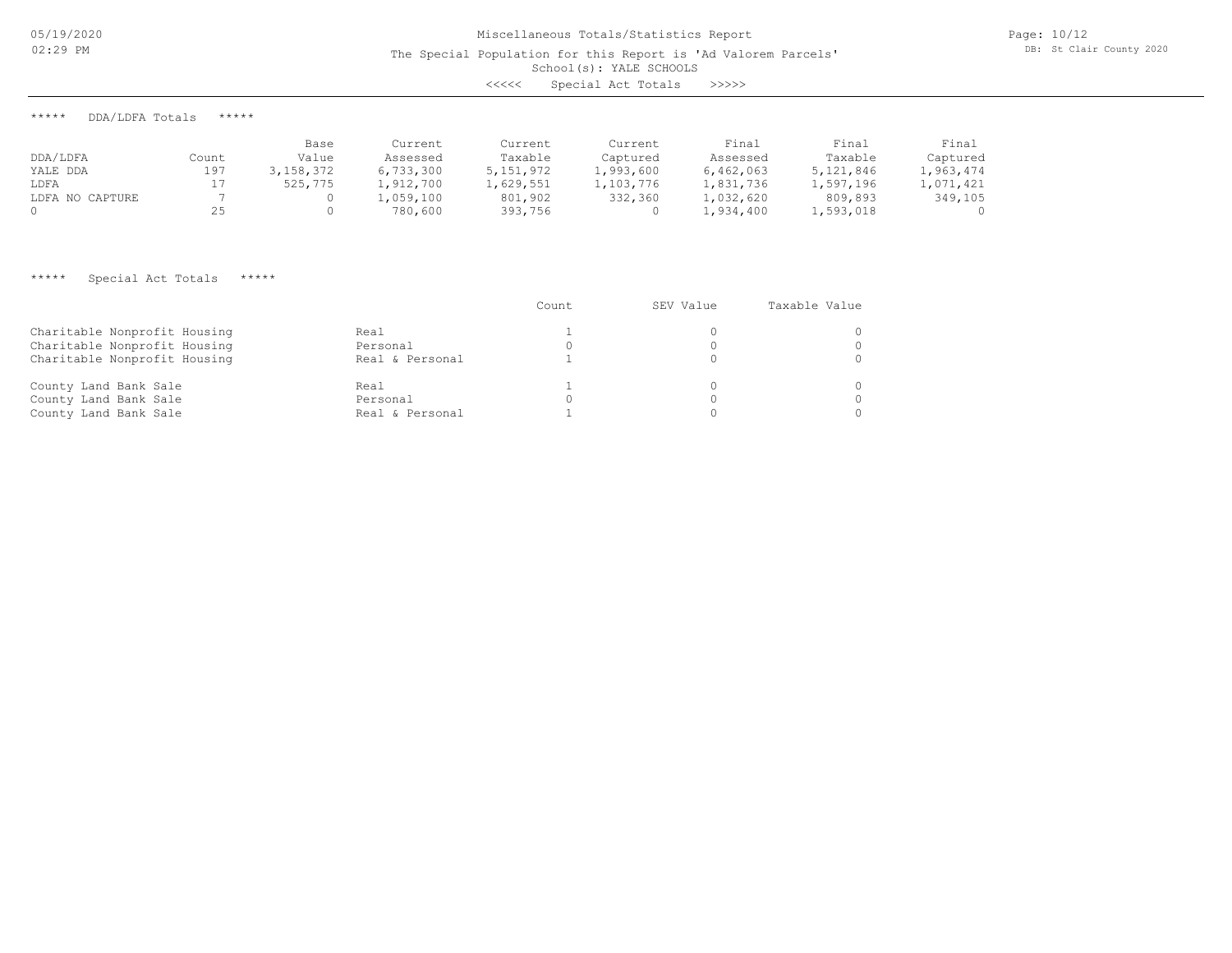# School(s): YALE SCHOOLS The Special Population for this Report is 'Ad Valorem Parcels'

Page: 11/12 DB: St Clair County 2020

<<<<< Top 20 Statistics >>>>>

| ***** Top 20 S.E.V.s *****<br>22-021-1002-000 |                                                                                                                                                                                                                                       |                            |                          |
|-----------------------------------------------|---------------------------------------------------------------------------------------------------------------------------------------------------------------------------------------------------------------------------------------|----------------------------|--------------------------|
| 22-999-0004-100                               | DETROIT EDISON CO<br>INTERNATIONAL TRANSMISSION CO                                                                                                                                                                                    | \$<br>\$                   | 77,563,400<br>19,853,000 |
| 22-999-0003-100                               | DTE ELECTRIC COMPANY                                                                                                                                                                                                                  | $\frac{1}{2}$              | 10,298,900               |
| 24-999-0041-000                               | INTERNATIONAL TRANSMISSION                                                                                                                                                                                                            | $\dot{\varsigma}$          | 6,283,200                |
| 24-999-0015-000                               | ENBRIDGE ENERGY, LP                                                                                                                                                                                                                   |                            | 3,589,500                |
| 22-999-0003-000                               | DTE ELECTRIC COMPANY                                                                                                                                                                                                                  | $\frac{1}{2}$              | 3,568,200                |
| 24-999-0010-000                               | DETROIT EDISON CO                                                                                                                                                                                                                     | \$                         | 2,705,600                |
| 26-999-0005-000                               | ENBRIDGE ENERGY                                                                                                                                                                                                                       | $\dot{\varsigma}$          | 2,685,600                |
| $10 - 999 - 0001 - 000$                       | DTE ELECTRIC CO                                                                                                                                                                                                                       | $\dot{\varsigma}$          | 2,182,500                |
| 19-999-0008-000                               | ENBRIDGE ENERGY, LIMITED PARTNERSHIP                                                                                                                                                                                                  | $\dot{\varsigma}$          | 1,775,200                |
| $08 - 065 - 0037 - 001$                       | YALE ACQUISITION GROUP LLC                                                                                                                                                                                                            | \$                         | 1,500,800                |
| 22-999-0040-000                               | DTE ELECTRIC COMPANY                                                                                                                                                                                                                  | $\dot{\varsigma}$          | 1,418,100                |
| 26-999-0001-000                               | DTE ELECTRIC COMPANY                                                                                                                                                                                                                  | $\dot{\varsigma}$          | 1,033,200                |
| 15-008-1001-000                               | SCOFIELD RALPH/CAMPBELL T                                                                                                                                                                                                             | $\dot{\varsigma}$          | 989,900                  |
| 22-999-0018-000                               | SEMCO PIPELINE CO                                                                                                                                                                                                                     | \$                         | 938,300                  |
| $08 - 014 - 1008 - 000$                       | GP INVESTMENTS LLC                                                                                                                                                                                                                    | $\boldsymbol{\mathsf{S}}$  | 937,400                  |
| 08-015-2018-000                               | SCHOOL PLACE PROPERTIES                                                                                                                                                                                                               | $\ddot{\varsigma}$         | 831,500                  |
| 08-999-0021-001                               | DTE ELECTRIC COMPANY                                                                                                                                                                                                                  | $\frac{1}{2}$              | 826,400                  |
| 22-033-3002-000                               | SCOFIELD RALPH E TRUST                                                                                                                                                                                                                | $\frac{1}{2}$              | 758,100                  |
| 08-999-0083-000                               | REDALL INDUSTRIES, INC                                                                                                                                                                                                                | $\mathsf{S}$               | 721,200                  |
|                                               |                                                                                                                                                                                                                                       |                            |                          |
|                                               |                                                                                                                                                                                                                                       |                            |                          |
| ***** Top 20 Taxable Values *****             |                                                                                                                                                                                                                                       |                            |                          |
| 22-021-1002-000                               | DETROIT EDISON CO                                                                                                                                                                                                                     | \$                         | 76,218,078               |
| 22-999-0004-100                               | INTERNATIONAL TRANSMISSION CO                                                                                                                                                                                                         | $\boldsymbol{\mathsf{S}}$  | 19,853,000               |
| 22-999-0003-100                               | DTE ELECTRIC COMPANY                                                                                                                                                                                                                  | $\boldsymbol{\mathsf{S}}$  | 10,298,900               |
| 24-999-0041-000                               | INTERNATIONAL TRANSMISSION                                                                                                                                                                                                            | $\dot{\varsigma}$          | 6,283,200                |
| 22-999-0003-000                               | DTE ELECTRIC COMPANY                                                                                                                                                                                                                  | $\frac{1}{2}$              | 3,568,200                |
| 24-999-0010-000                               | DETROIT EDISON CO                                                                                                                                                                                                                     |                            | 2,705,600                |
| 26-999-0005-000                               | ENBRIDGE ENERGY                                                                                                                                                                                                                       | $\dot{\varsigma}$          | 2,546,457                |
| 10-999-0001-000                               | DTE ELECTRIC CO                                                                                                                                                                                                                       | $\boldsymbol{\mathsf{S}}$  | 2,182,500                |
| 22-999-0040-000                               | DTE ELECTRIC COMPANY                                                                                                                                                                                                                  | $\dot{\tilde{\varsigma}}$  | 1,418,100                |
| 24-999-0015-000                               | ENBRIDGE ENERGY, LP                                                                                                                                                                                                                   | $\frac{1}{5}$              | 1,045,024                |
| 26-999-0001-000                               | DTE ELECTRIC COMPANY                                                                                                                                                                                                                  | $\stackrel{.}{\mathsf{S}}$ | 1,033,200                |
| 08-065-0037-001                               | YALE ACQUISITION GROUP LLC                                                                                                                                                                                                            | $\dot{\mathsf{S}}$         | 952,787                  |
| 22-999-0018-000                               | SEMCO PIPELINE CO                                                                                                                                                                                                                     | $\boldsymbol{\mathsf{S}}$  | 938,300                  |
| 08-999-0021-001                               | DTE ELECTRIC COMPANY                                                                                                                                                                                                                  | $\ddot{\varsigma}$         | 826,400                  |
| $08 - 999 - 0083 - 000$                       | REDALL INDUSTRIES, INC                                                                                                                                                                                                                | $\frac{1}{2}$              | 721,200                  |
| 08-014-1008-000                               | GP INVESTMENTS LLC                                                                                                                                                                                                                    |                            | 684,531                  |
| 08-015-2018-000                               | SCHOOL PLACE PROPERTIES                                                                                                                                                                                                               | $\ddot{\varsigma}$         | 676,017                  |
| 19-999-0003-100                               | DTE ELECTRIC COMPANY                                                                                                                                                                                                                  | $\boldsymbol{\mathsf{S}}$  | 652,300                  |
| $31 - 999 - 0004 - 000$                       | DTE ELECTRIC COMPANY                                                                                                                                                                                                                  | $\ddot{\varsigma}$         | 615,800                  |
| 45-036-1021-010                               | ROSSCOTT MANAGEMENT LLC                                                                                                                                                                                                               | $\mathsf{S}$               | 601,400                  |
|                                               |                                                                                                                                                                                                                                       |                            |                          |
| ***** Top 20 Owners by Taxable Value *****    |                                                                                                                                                                                                                                       |                            |                          |
| DETROIT EDISON CO                             | has 79,316,784 Taxable Value in 15 Parcel(s)                                                                                                                                                                                          |                            |                          |
| INTERNATIONAL TRANSMISSION CO                 | has 20,328,300 Taxable Value in 2 Parcel(s)                                                                                                                                                                                           |                            |                          |
| DTE ELECTRIC COMPANY                          | has 20,005,900 Taxable Value in 12 Parcel(s)                                                                                                                                                                                          |                            |                          |
| INTERNATIONAL TRANSMISSION                    |                                                                                                                                                                                                                                       |                            |                          |
| PETERS BROTHERS LLC                           | 3,681,358 Taxable Value in 133 Parcel(s)                                                                                                                                                                                              |                            |                          |
| ENBRIDGE ENERGY                               |                                                                                                                                                                                                                                       |                            |                          |
| DTE ELECTRIC CO                               | has 7,009,958 Taxable Value in 16 Parcel(s)<br>has 3,681,358 Taxable Value in 133 Parcel(s)<br>has 2,551,778 Taxable Value in 2 Parcel(s)<br>has 2,182,500 Taxable Value in 1 Parcel(s)<br>has 1,045,024 Taxable Value in 1 Parcel(s) |                            |                          |
| ENBRIDGE ENERGY, LP                           |                                                                                                                                                                                                                                       |                            |                          |
| YALE ACQUISITION GROUP LLC                    | has<br>952,787 Taxable Value in 1 Parcel(s)                                                                                                                                                                                           |                            |                          |

GP INVESTMENTS LLC has 684,531 Taxable Value in 1 Parcel(s) REDALL INDUSTRIES, INC has 721,200 Taxable Value in 1 Parcel(s) SEMCO ENERGY has 821,800 Taxable Value in 3 Parcel(s) SEMCO PIPELINE CO has 938,300 Taxable Value in 1 Parcel(s)